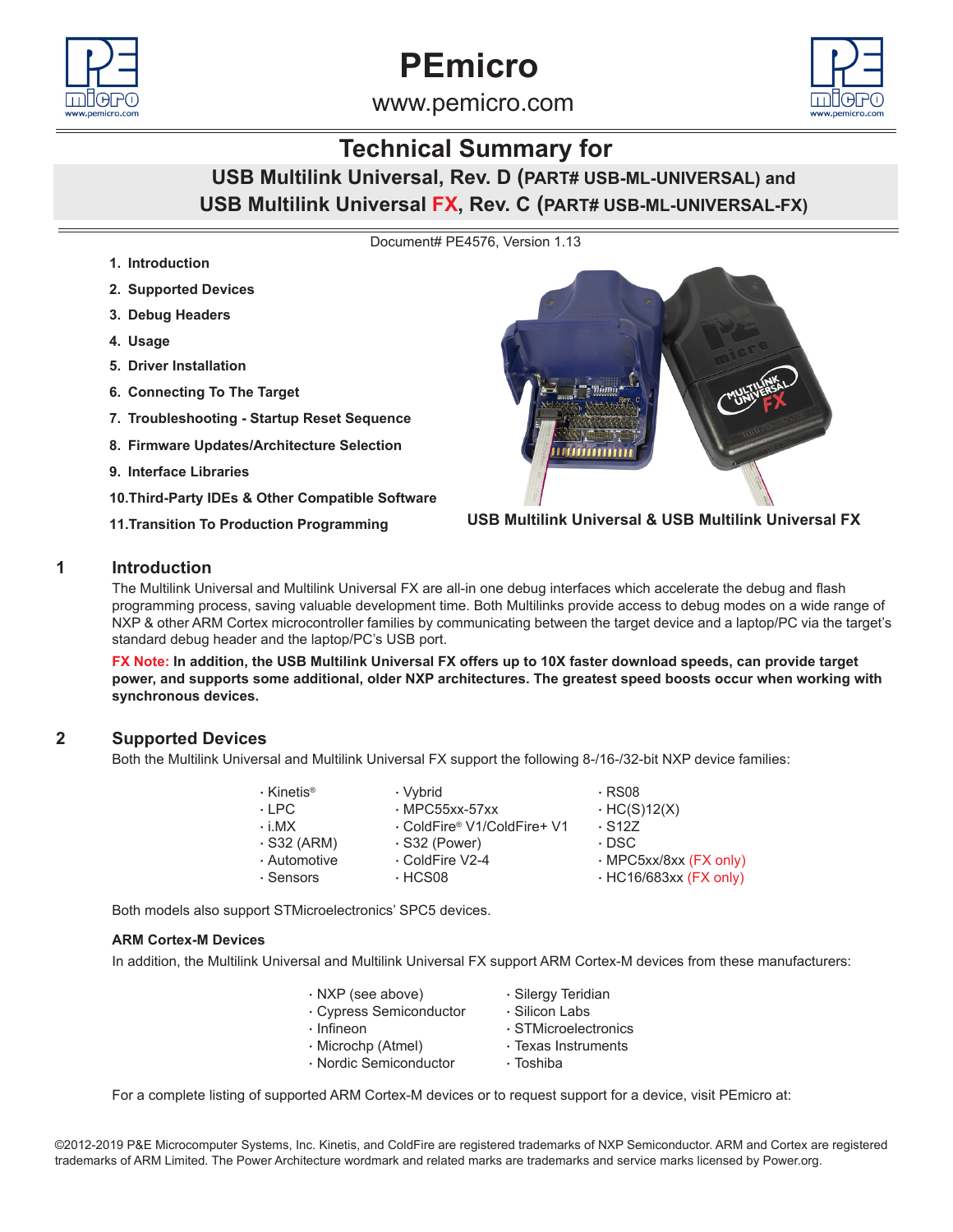# **3 Debug Headers**

Each of the supported families of NXP & other ARM Cortex microcontrollers are represented by headers located inside the unit. The headers for Ports A-D & **Port H (FX only)** are dual-row with a .100" pitch, and the headers for Ports F-G are dual-row with a .050" pitch. The pin-outs for these connections and the families that they support are shown below. Port E, the 16-pin JTAG/ COP connector, is not currently supported.

| <b>PORT A - JTAG/ONCE</b>                                                                                                                                                                                                                                                                                                                                                                                                                                                          | <b>PORT B - STANDARD ARM</b>                                                                                                                                                                                                                                                                                                                                                                                                                                                                                                 | <b>PORT C - BDM</b>                                                                                                                                                                                                                                                                                  | <b>PORT D - COLDFIRE BDM</b>                                                                                                                                                                                                                                                                                                                                                                                                                                                                                                                                                                                                                                                                                                                                                         |  |  |  |  |
|------------------------------------------------------------------------------------------------------------------------------------------------------------------------------------------------------------------------------------------------------------------------------------------------------------------------------------------------------------------------------------------------------------------------------------------------------------------------------------|------------------------------------------------------------------------------------------------------------------------------------------------------------------------------------------------------------------------------------------------------------------------------------------------------------------------------------------------------------------------------------------------------------------------------------------------------------------------------------------------------------------------------|------------------------------------------------------------------------------------------------------------------------------------------------------------------------------------------------------------------------------------------------------------------------------------------------------|--------------------------------------------------------------------------------------------------------------------------------------------------------------------------------------------------------------------------------------------------------------------------------------------------------------------------------------------------------------------------------------------------------------------------------------------------------------------------------------------------------------------------------------------------------------------------------------------------------------------------------------------------------------------------------------------------------------------------------------------------------------------------------------|--|--|--|--|
| MPC55xx-57xx, DSC, S32 (Power),<br>STMicroelectronics SPC5                                                                                                                                                                                                                                                                                                                                                                                                                         | Kinetis, LPC, S32K/V,<br>and other ARM Cortex devices                                                                                                                                                                                                                                                                                                                                                                                                                                                                        | RS08, HCS08, HC(S)12(X),<br>ColdFire+V1/ColdFire V1                                                                                                                                                                                                                                                  | ColdFire V2-4                                                                                                                                                                                                                                                                                                                                                                                                                                                                                                                                                                                                                                                                                                                                                                        |  |  |  |  |
| TDI1<br>2 GND<br>$\bullet$<br>$\bullet$<br>TDO <sub>3</sub><br>4 GND<br>$\bullet$<br>$\bullet$<br>TCK <sub>5</sub><br>6 GND<br>٠<br>$\bullet$<br>NC <sub>7</sub><br>8 NC/KEY*<br>٠<br>$\bullet$<br><b>RESET 9</b><br><b>10 TMS</b><br>٠<br>$\bullet$<br><b>TVCC 11</b><br><b>12 GND</b><br>$\bullet$<br>$\bullet$<br>$RDY/NC^*$ 13<br>14 JCOMP/TRST*<br>$\bullet$<br>$\bullet$<br>*DSC ONLY<br>"PIN13 (DSC) is reserved for internal<br>use within the PEmicro Multilink interface | TVCC 1<br><b>2 NC</b><br>$\bullet$<br>$\bullet$<br>TRST <sub>3</sub><br>4 GND<br>$\bullet$<br>$\bullet$<br>TDI <sub>5</sub><br>6 GND<br>$\bullet$<br>٠<br>TMS/SWD_DIO 7<br>8 GND<br>$\bullet$<br>$\bullet$<br>TCK/SWD_CLK 9<br><b>10 GND</b><br>$\bullet$<br>٠<br><b>NC11</b><br><b>12 GND</b><br>$\bullet$<br>$\bullet$<br><b>TDO 13</b><br><b>14 GND</b><br>$\bullet$<br>$\bullet$<br>RESET 15<br>16 GND<br>$\bullet$<br>٠<br><b>NC17</b><br><b>18 GND</b><br>$\bullet$<br>٠<br><b>NC 19</b><br><b>20 GND</b><br>$\bullet$ | BGND 1<br>2 GND<br>4 RESET<br>NC <sub>3</sub><br>$\bullet$<br>$\bullet$<br>6 TVCC<br>NC 5<br>$\bullet$<br>$\bullet$<br><b>S12Z</b><br>2 GND<br>BGND 1<br>$\bullet$<br>$\bullet$<br>$\cdot$   4 RESET<br>$PDO*3$<br>٠<br>PDOCLK* 5<br>6 TVCC<br>$\bullet$<br>$\cdot$ 1<br>* indicates optional signal | 2 BKPT<br>NC <sub>1</sub><br>$\bullet$<br>$\bullet$<br>4 DSCLK<br>GND <sub>3</sub><br>$\bullet$<br>$\bullet$<br>GND 5<br>6 TCK<br>$\bullet$<br>$\bullet$<br>RESET <sub>7</sub><br>8 DSI<br>$\bullet$<br>$\bullet$<br>TVCC 9<br>10 DSO<br>$\bullet$<br>$\bullet$<br>12 PST3/PSTDDATA7<br><b>GND 11</b><br>$\cdot$ .<br>$\bullet$<br>PST2/PSTDDATA6 13<br>14 PST1/PSTDDATA5<br>$\bullet$<br>$\bullet$<br>PST0/PSTDDATA4 15<br>16 DDATA3/PSTDDATA3<br>$\bullet$<br>$\bullet$<br>DDATA2/PSTDDATA2 17<br>18 DDATA1/PSTDDATA1<br>$\bullet$<br>$\bullet$<br>DDATA0/PSTDDATA0 19<br><b>20 GND</b><br>$\bullet$<br>$\bullet$<br><b>NC 21</b><br><b>22 NC</b><br>$\bullet$<br>$\bullet$<br>GND 23<br>24 PSTCLK<br>$\bullet$<br>$\bullet$<br>$26\ \overline{TA}$<br><b>TVCC 25</b><br>$\bullet$ |  |  |  |  |

**Universal/Universal FX Pin-Outs, Ports A-D**

| <b>PORT F - MINI-20</b>                                                                                       |                       | <b>PORT G - MINI-10</b>                               |                                                                                                 |                                                                                                                 |                              | <b>PORT H - BDM</b> |  |                                                              |  |                                                                   |                                   |                                  |                                                                                             |
|---------------------------------------------------------------------------------------------------------------|-----------------------|-------------------------------------------------------|-------------------------------------------------------------------------------------------------|-----------------------------------------------------------------------------------------------------------------|------------------------------|---------------------|--|--------------------------------------------------------------|--|-------------------------------------------------------------------|-----------------------------------|----------------------------------|---------------------------------------------------------------------------------------------|
| Kinetis, LPC, S32K/V, & other ARM Cortex                                                                      |                       | Kinetis, LPC, S32K/V, & other ARM Cortex              |                                                                                                 |                                                                                                                 | HC16/683xx<br><b>FX ONLY</b> |                     |  |                                                              |  |                                                                   |                                   |                                  |                                                                                             |
| TVCC 1<br>GND <sub>3</sub><br>GND <sub>5</sub><br>NC <sub>7</sub><br>NC*9<br>NC <sub>11</sub>                 | ٠<br>٠<br>٠<br>٠<br>٠ | $\bullet$<br>٠<br>$\bullet$<br>$\bullet$<br>$\bullet$ | 2 TMS/SWD DIO<br>4 TCK/SWD_CLK<br>6TDO<br>8 TDI<br>10 RESET<br>12 TRACE_CLKOUT                  | TVCC 1<br>GND <sub>3</sub><br>GND <sub>5</sub><br>NC <sub>7</sub><br>NC*9<br>PIN 9 is reserved for internal use | ٠<br>$\bullet$<br>٠          | ٠<br>٠<br>$\bullet$ |  | 2 TMS/SWD DIO<br>4 TCK/SWD_CLK<br>6 TDO<br>8 TDI<br>10 RESET |  | DS 1<br>GND <sub>3</sub><br>GND 5<br>RESET <sub>7</sub><br>TVCC 9 | ٠<br>٠<br>$\bullet$<br>MPC5xx/8xx | $\bullet$<br>٠<br>$\bullet$<br>٠ | 2 BERR<br>4 BKPT/DSCLK<br><b>6 FREEZE</b><br>8 IFETCH/DSI<br>10 IPIPE/DSO<br><b>FX ONLY</b> |
| NC <sub>13</sub><br><b>GND 15</b><br><b>GND 17</b><br><b>GND 19</b><br>within the PEmicro Multilink interface | ٠<br>$\bullet$<br>٠   | $\bullet$<br>$\bullet$<br>$\bullet$<br>٠              | 14 TRACE DO<br>16 TRACE_D1<br>18 TRACE D2<br>20 TRACE D3<br>"PIN 9 is reserved for internal use | within the PEmicro Multilink interface                                                                          |                              |                     |  |                                                              |  | VFLSO 1<br>GND 3<br>GND 5<br>RESET <sub>7</sub><br>TVCC 9         | ٠<br>٠<br>٠                       | ٠<br>٠<br>٠<br>٠<br>٠            | 2 SRESET<br>4 DSCK<br>6 VFLS1<br>8 DSDI<br>10 DSDO                                          |

**Universal/Universal FX Pin-Outs, Ports F-H**

The user can take advantage of debug modes to halt normal processor execution and use a computer to control the processor. The user can then directly control the target's execution, read/write registers and memory values, debug code on the processor, and program internal or external FLASH memory devices.

**FX Note: The USB Multilink Universal FX is capable of providing power (5V or 3.3V) directly to the target processor via the TVCC pin. This removes the need for an external power supply for systems requiring 200mA of current or less. The TVCC pin should be connected even in cases when the target is self-powered.**

# **4 Usage**

The user connects a ribbon cable between the target's debug header and one of the multiple ports on the Multilink. The layout of the ports and which device type each supports is shown in the figure below. Do not attempt to use multiple ports at once, as this may damage both the target processors as well as the Multilink.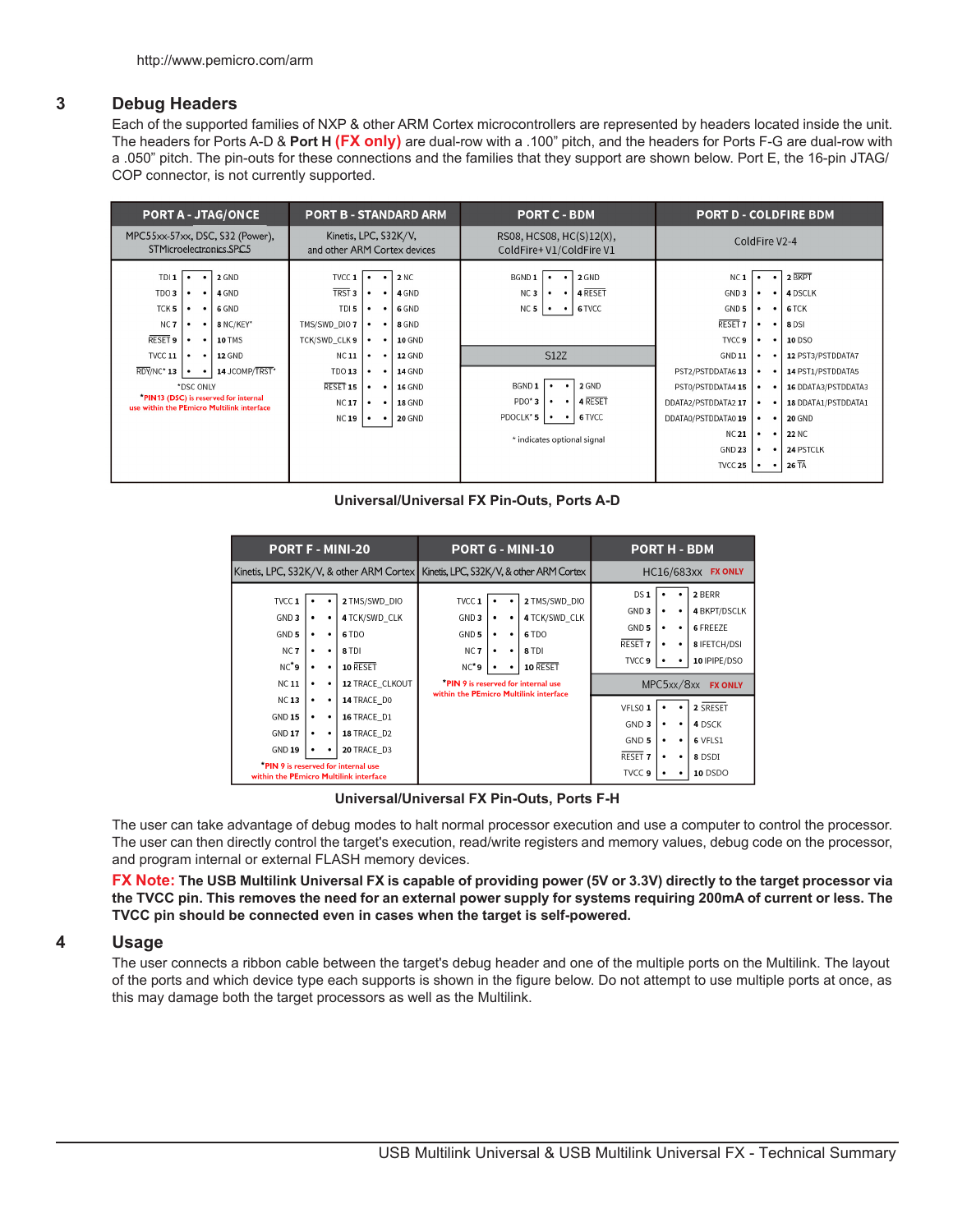

**Universal/Universal FX Header Layout (Pin 1 Highlighted)**

The USB Multilink Universal and Universal FX interfaces will work with targets whose processor power supply is in the range of 1.8V to 5V. Both Multilink models have a female type B USB connector. Use a Type A to Type B male-to-male USB cable to connect the interface to the PC.

There are two LEDs on the Multilink interface. The blue LED indicates that the interface is powered and running. The yellow LED indicates that target power has been detected.

- **Note:** If connecting to a ColdFire V2-4 processor which requires synchronous communication, such as the MCF5272 and MCF5206(E), a CABLE-CF-ADAPTER (sold separately) is required.
- **Note:** To avoid improper connections, the red stripe of the ribbon cable should always be oriented towards Pin 1, both on the Multilink port and the target processor header. In the Header Layout figure above, Pin 1 for each header is indicated by a white square .

The USB Multilink Universal and Universal FX are USB devices. If a USB Hub is used, it must be a self-powered hub (i.e. with its own power supply). By default, the USB protocol used is USB 2.0.

## **Providing Power To Target**

When using the the Multilink Universal FX, if the user wishes to provide power to the target the **JP10 Jumper (FX only)** is used to enable this option and select the voltage. A shunt at position 1-2 enables 5V, while a shunt at position 2-3 enables 3.3V.

## **5 Driver Installation**

Before connecting the Multilink to the PC, the appropriate drivers need to be installed on the PC. The Multilink drivers are supported on Windows XP, 2000, 2003, Vista, 7, 8, and 10. These drivers are automatically installed when installing NXP's CodeWarrior or any of PEmicro's recent software development packages. If you have installed a recent version of these then the instructions for manual installation that follow are not necessary. However, Windows 7 users who are installing software distributed before December 28, 2009 will need to obtain the latest version of the drivers and install them manually. A copy of the driver installation program may be downloaded from the "Downloads" section of PEmicro's "Support Center" located at http:/ /www.pemicro.com. If you are using third-party software, make sure you have a version which supports your specific interface (Universal/FX). Once you have obtained the latest version of the driver installation program, please use the instructions below to manually install the drivers.

When the cable is plugged in, the operating system should indicate that it has found a driver for the attached interface. Follow the instructions in the "Found New Hardware Wizard" dialog for having Windows automatically install the driver.

If you connected the Multilink interface prior to installing the drivers, Windows will not have been able to find the appropriate driver and may have disabled the device. If you unplug the device and then plug it in again, Windows will automatically disable it even if you have installed the drivers. To force Windows to attempt to load the driver again, perform the following steps while the Multilink interface is plugged into the computer:

- **1.** Open the Control Panel: Start Button [ ->Settings ] ->Control Panel. (You will not need to select "Settings" on Vista and Windows 7).
- **2.** Double Click the "System" Icon. (Windows 7: "System and Security")
- **3.** Select the "Hardware" Tab. (Windows 7: "Hardware and Sound", Windows Vista: skip this step)
- **4.** Click the "Device Manager" Button. (Windows 7: "Devices and Printers -> Device Manager")
- **5.** The "USB Multilink 2.0" device will be shown with an exclamation point next to it. Double-click this device.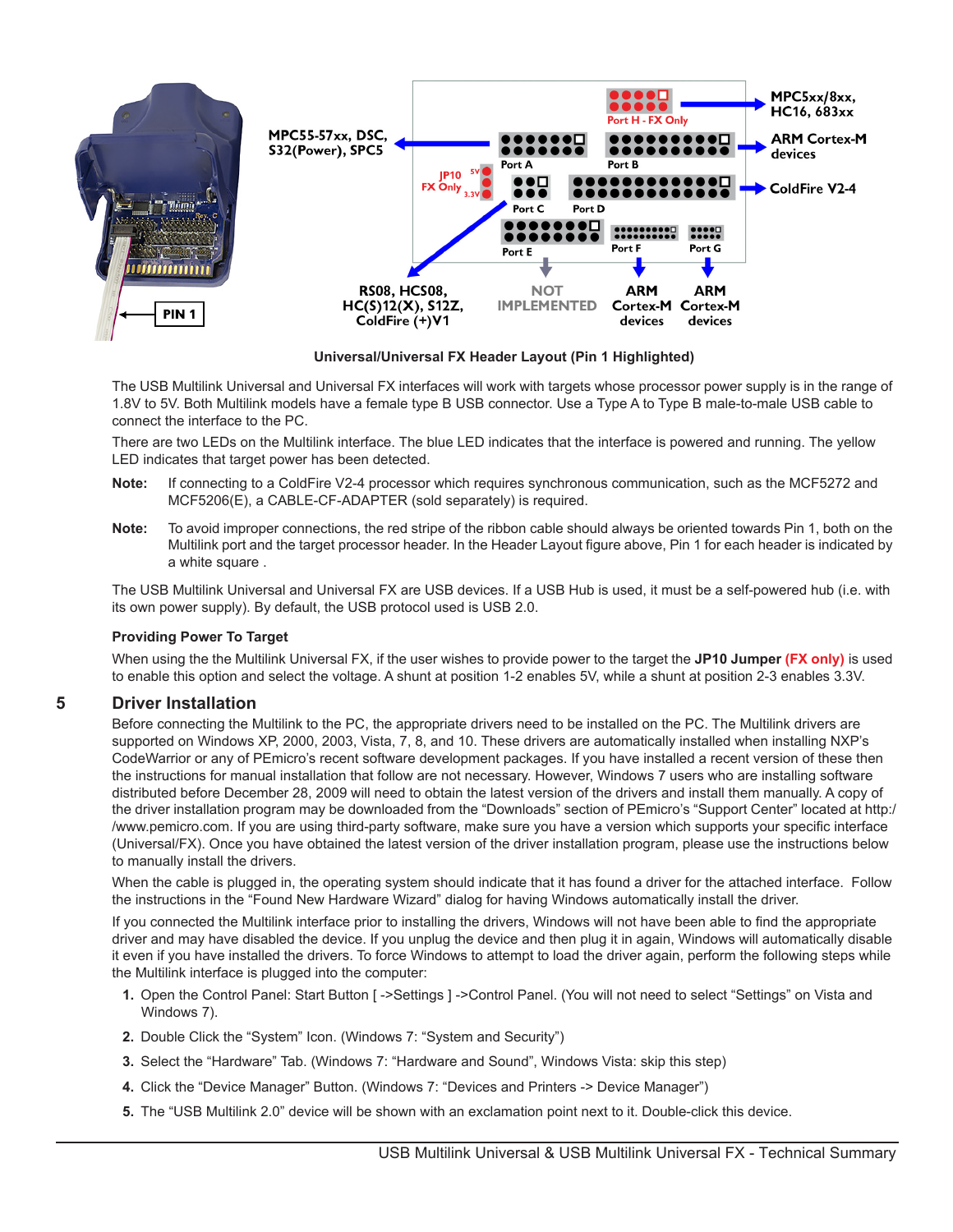- **6.** Click the "Reinstall Driver…" button and follow the dialog instructions to have Windows automatically install the driver. (Windows 7: First click the "Driver" tab, then select "Update Driver...")
- **7.** If the hardware still has a yellow exclamation mark next to it, right click on it and select uninstall. The USB Multilink should disappear from the list. Unplug the USB Multilink and then plug it into the PC again. A new Hardware Found dialog will pop up; follow the dialog instructions and have Windows automatically install the driver.

# **6 Connecting To The Target**

The following is the proper connection sequence to connect the PC to the target system via the Multilink interface:

- **1.** Make sure the target power is OFF and the USB Multilink Universal or Universal FX is not connected to either the target or the PC
- **2.** Open the Multilink and connect a ribbon cable from the correct Multilink port to the target. Make sure that the ribbon cable is plugged into the target with the proper orientation. PIN 1 is indicated by a 1 next to the port.
- **3.** Connect the Multilink to the PC via a USB cable. The Blue LED on the Multilink should illuminate.
- **4.** Turn the target power on. The Yellow LED on the Multilink should illuminate.

Before disconnecting the setup, turn the target power off.

# **7 Troubleshooting - Startup Reset Sequence**

Note that if the Multilink does not enter debug mode, the program issues the error message "Cannot enter background mode." If you receive this message you should check your hardware with a scope, logic analyzer or logic probe. First check for power on, then check to make sure the processor oscillator is running. Finally, look for the startup sequence for your microprocessor that is listed below.

#### **Port A – JTAG/ONCE – MPC55xx-57xx & STMicroelectronics SPC5, DSC, S32 (Power)**

- a. RESET (Pin-9) is driven low (to processor).
- b. Activity appears on TCK (Pin-5), TDI (Pin-1) and TDO (Pin-3). (PC software instructs the processor to enable debug mode).
- c. RESET (Pin-9) is released by the interface and will go high.
- d. Activity appears on TCK (Pin-5), TDI (Pin-1) and TDO (Pin-3). (Debug activity).

#### **Ports B, F, G – ARM JTAG - Kinetis, LPC, S32 (ARM) & other ARM Cortex devices**

- a. RESET is driven low (to processor).
- b. Activity appears on TCK, TDI and TDO (PC software instructs the processor to enable debug mode).
- c. RESET is released by the interface and will go high.
- d. Activity appears on TCK , TDI and TDO (Debug activity).

## **Ports B, F, G – ARM SWD - Kinetis, LPC, S32 (ARM) & other ARM Cortex devices**

- a. RESET is driven low (to processor).
- b. Activity appears on SWD\_CLK and SWD\_DIO (PC software instructs the processor to enable debug mode).
- c. RESET is released by the interface and will go high.
- d. Activity appears on SWD\_CLK and SWD\_DIO (Debug activity).

#### **Port C – BDM**

## **RS08, HCS08, S12Z, ColdFire V1**

a. Debug activity is seen on BKGD (Pin-1).

## **HC(S)12(X)**

- a. BKGD (Pin-1) and RESET (Pin-4) are pulled low by the interface.
- b. After 5 milliseconds, RESET (Pin-4) is released and goes high.
- c. After 10 milliseconds, BKGD (Pin-1) is released and goes high.
- d. After 20 more milliseconds, debug activity is seen on BKGD (Pin-1).

#### **Port D – Coldfire V2/V3/V4**

- a. BKPT (Pin-2), DSI (Pin-8), and DSCLK (Pin-4) signals are driven low.
- b. RESET (Pin-7) is driven low for 20+ milliseconds and released.
- c. After RESET is released and if the processor has correctly entered background mode, the PST0 (Pin-15), PST1 (Pin-14), PST2 (Pin-13) and PST3 (Pin-12) lines should all be driven high by the processor.
- d. Activity (changing signals) is seen on the DSI, DSO, and DSCLK signals. The activity on the DSCLK and DSI lines is generated by the PC and the activity on the DSO line is generated by the processor.

#### **Port E – JTAG/COP** (Not yet supported)

#### **Port H**

## **HC16/683XX (FX Only)**